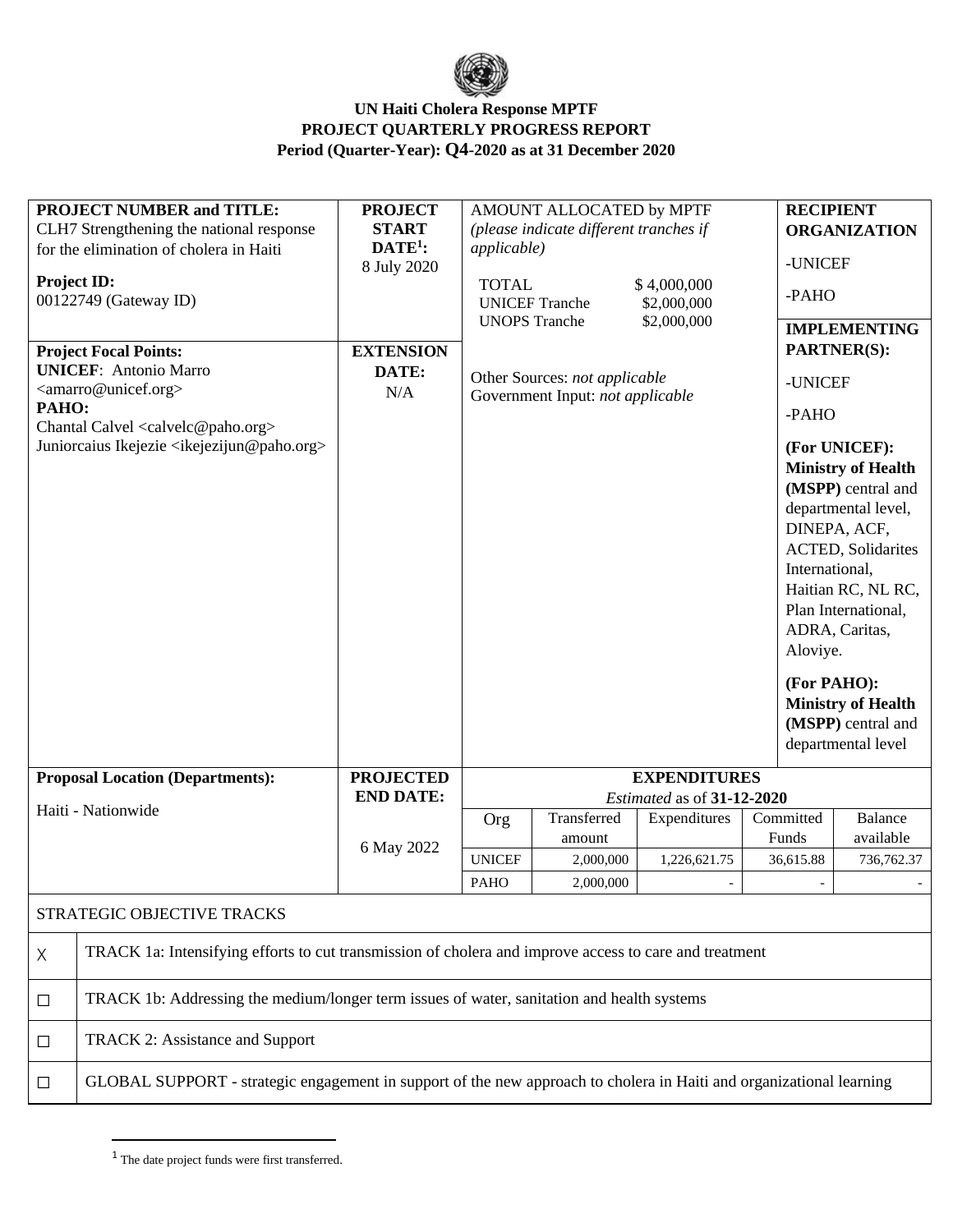

| QUARTERLY PROGRESS REPORT RESULTS MATRIX                                                                                                                                                      |                                                                                                                                                                                                                                               |                                                    |                                                                 |                                                                          |                                                                            |  |  |
|-----------------------------------------------------------------------------------------------------------------------------------------------------------------------------------------------|-----------------------------------------------------------------------------------------------------------------------------------------------------------------------------------------------------------------------------------------------|----------------------------------------------------|-----------------------------------------------------------------|--------------------------------------------------------------------------|----------------------------------------------------------------------------|--|--|
| <b>OUTPUT INDICATORS</b>                                                                                                                                                                      |                                                                                                                                                                                                                                               |                                                    |                                                                 |                                                                          |                                                                            |  |  |
| Indicator                                                                                                                                                                                     | Geographical<br>Area                                                                                                                                                                                                                          | <b>Projected Target</b><br>(as per results matrix) | Quantitative<br>results for this<br>current reporting<br>period | Cumulative<br>results since<br>project<br>commencement<br>(quantitative) | <b>Delivery Rate</b><br>(cumulative % of<br>projected total)<br>as of date |  |  |
| Description of the quantifiable indicator as set out in the approved project proposal                                                                                                         |                                                                                                                                                                                                                                               |                                                    |                                                                 |                                                                          |                                                                            |  |  |
| <b>PAHO</b><br>Output 1:                                                                                                                                                                      | To strengthen the early warning and response system of the Ministry of Health (MSPP/DELR) at the<br>central and departmental level to detect, test and respond to cholera-related events and other infectious<br>diseases, including COVID-19 |                                                    |                                                                 |                                                                          |                                                                            |  |  |
| Number of departments with<br>an early warning and<br>response system established,<br>to investigate all alerts<br>related to cholera and other<br>infectious diseases, including<br>COVID-19 | Nationwide                                                                                                                                                                                                                                    | 10                                                 | 10                                                              | 10                                                                       | 100%                                                                       |  |  |
| <b>PAHO</b><br><b>Output 2:</b>                                                                                                                                                               | To expand the nation-wide enhanced surveillance system for cholera and other infectious diseases                                                                                                                                              |                                                    |                                                                 |                                                                          |                                                                            |  |  |
| Number of acute watery<br>diarrhea stool specimens<br>collected and transported<br>annually to be tested for<br>cholera                                                                       | Nationwide                                                                                                                                                                                                                                    | >4,000                                             | 289                                                             | 289                                                                      | 7%                                                                         |  |  |
| Number of molecular tests<br>performed among suspected<br>COVID-19 cases                                                                                                                      | Nationwide                                                                                                                                                                                                                                    | >2,000                                             | 14,094                                                          | 30,254                                                                   | $>100\%$                                                                   |  |  |
| <b>PAHO</b><br>Output 3:                                                                                                                                                                      | To improve the technical capabilities of the national laboratory and the peripheral laboratories for the<br>timely detection of Vibrio cholerae and other infectious diseases                                                                 |                                                    |                                                                 |                                                                          |                                                                            |  |  |
| Number of functional<br>laboratories with culture and<br>antimicrobial resistance<br>capacity implemented to test<br>for cholera and other<br>infectious diseases                             | Nationwide                                                                                                                                                                                                                                    | >4                                                 |                                                                 | 3                                                                        | 75%                                                                        |  |  |
| Carry out WASH emergency interventions at community level, to ensure minimal conditions for<br><b>UNICEF</b>                                                                                  |                                                                                                                                                                                                                                               |                                                    |                                                                 |                                                                          |                                                                            |  |  |
| <b>Output 4:</b>                                                                                                                                                                              | prevention of cholera and other infectious diseases (hand-washing stations, emergency repairing of<br>water systems, chlorination, water treatment, trucking, etc.)                                                                           |                                                    |                                                                 |                                                                          |                                                                            |  |  |
| Number of hand-washing<br>stations installed and<br>functional (with water and<br>soap) during at least 3<br>months                                                                           | Nationwide                                                                                                                                                                                                                                    | 1,000                                              | 490                                                             | 2,410                                                                    | 241%                                                                       |  |  |
| Number of people who wash<br>their hands in the installed<br>hand-washing stations                                                                                                            | Nationwide                                                                                                                                                                                                                                    | 2,000,000                                          | 122,500                                                         | 602,500                                                                  | 30%                                                                        |  |  |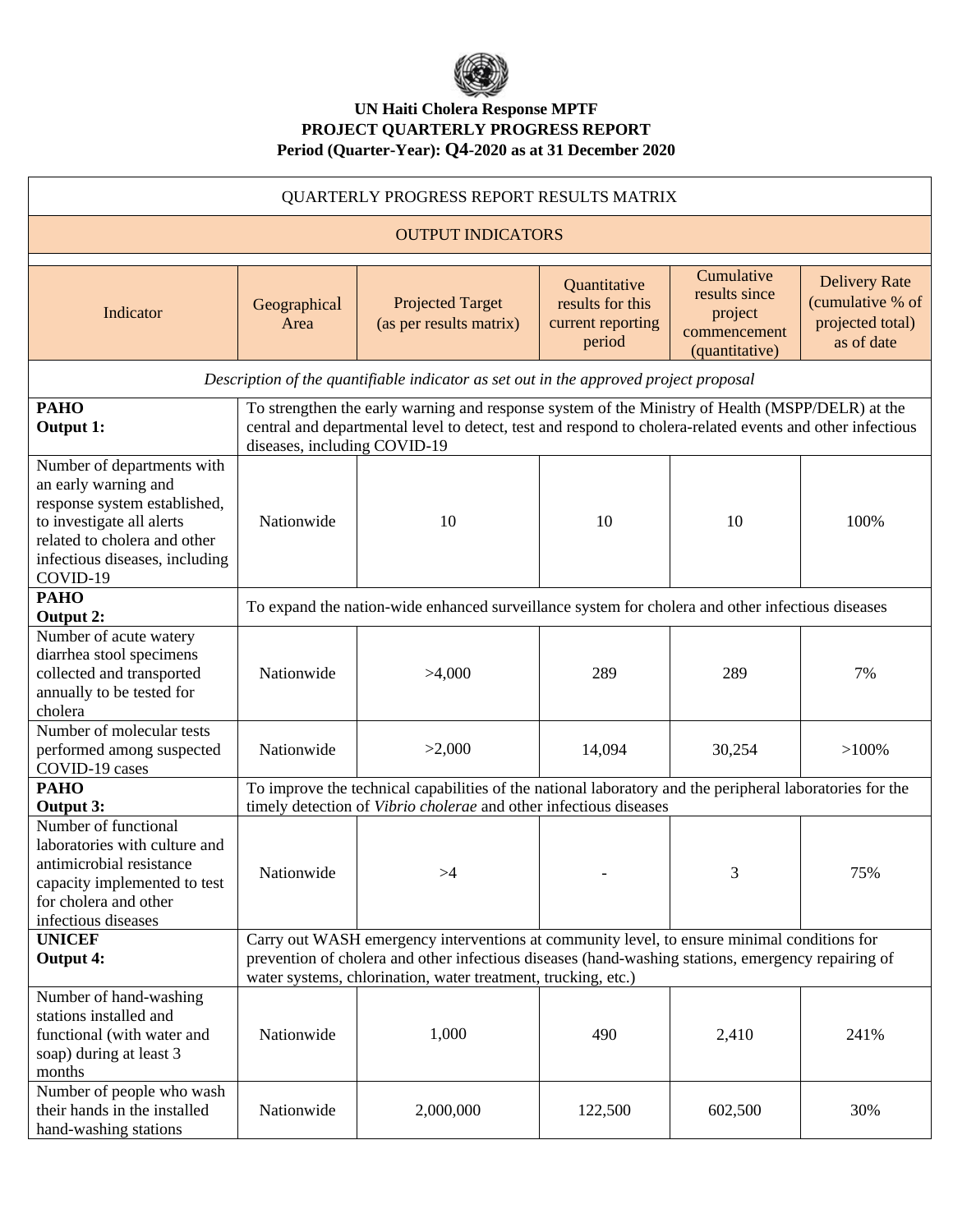

| <b>UNICEF</b>                                               |  | Communication, community engagement and community-based interventions promoting hygiene          |                          |                             |     |               |           |     |
|-------------------------------------------------------------|--|--------------------------------------------------------------------------------------------------|--------------------------|-----------------------------|-----|---------------|-----------|-----|
| Output 5:                                                   |  | practices, through the support of health community agents (ASCP) and emergency response teams    |                          |                             |     |               |           |     |
| Number of people receiving                                  |  |                                                                                                  |                          |                             |     |               |           |     |
| awareness raising messages                                  |  | Nationwide                                                                                       |                          |                             |     |               |           |     |
| for prevention of cholera and                               |  |                                                                                                  |                          | 2,000,000                   |     | 350,000       | 1,620,000 | 81% |
| other infectious diseases.                                  |  |                                                                                                  |                          |                             |     |               |           |     |
| including of COVID-19                                       |  |                                                                                                  |                          |                             |     |               |           |     |
| Number of health                                            |  |                                                                                                  |                          |                             | 500 | 926           | 93%       |     |
| community volunteers                                        |  |                                                                                                  |                          |                             |     |               |           |     |
| (ASCP) trained to support<br>surveillance and awareness     |  |                                                                                                  | Nationwide               | 1,000                       |     |               |           |     |
|                                                             |  |                                                                                                  |                          |                             |     |               |           |     |
| raising at community level<br><b>PAHO</b>                   |  | Strengthen MSPP capacities for case management and infection prevention and control measures for |                          |                             |     |               |           |     |
| Output 6:                                                   |  | patients related to cholera and other infectious diseases                                        |                          |                             |     |               |           |     |
| Number of health care                                       |  |                                                                                                  |                          |                             |     |               |           |     |
| workers (HCW) trained in                                    |  |                                                                                                  |                          |                             |     |               |           |     |
| the use of Personal                                         |  |                                                                                                  |                          |                             |     |               |           |     |
| Protective Equipment (PPE)                                  |  |                                                                                                  | Nationwide<br>$>500$ HCW |                             |     |               | 283       | 57% |
| for cholera and/or COVID-                                   |  |                                                                                                  |                          |                             |     |               |           |     |
| 19                                                          |  |                                                                                                  |                          |                             |     |               |           |     |
| <b>BENEFICIARIES:</b>                                       |  |                                                                                                  |                          |                             |     | <b>OTHER:</b> |           |     |
| # of beneficiaries and disaggregated data, where applicable |  |                                                                                                  |                          |                             |     |               |           |     |
| <b>No. of Beneficiaries</b>                                 |  |                                                                                                  |                          | <b>No. of Beneficiaries</b> |     |               |           |     |
| Female                                                      |  | Communities<br>1,045,200                                                                         |                          |                             |     |               |           |     |
| <b>Youth Female</b>                                         |  | 415,910                                                                                          | Total                    |                             |     |               |           |     |
| Male                                                        |  | 964,800                                                                                          |                          |                             |     |               |           |     |
| Youth Male                                                  |  | 438,019                                                                                          |                          |                             |     |               |           |     |
| <b>TOTAL</b>                                                |  | 2,863,929                                                                                        |                          |                             |     |               |           |     |

Updates and Key Achievements *(please use this section to highlight project inputs and key achievements for the current period, including 1-2 narrative paragraph as well as Table, Graphs and or Infographics)*

### **UNICEF:**

As mentioned in the indicators' matrix, thanks to MPTF support, UNICEF has been able to support the Haitian Government and partners in strengthening Health and WASH services in terms of handwashing, hygiene promotion and behavior change, and the reinforcement of health services at the community level. The no. of handwashing stations installed has more than doubled the planned targets (including the simple buckets with lid and tap distributed and installed in public areas, and the more formal structures with bigger tanks). Starting October 2020, an exit strategy of the COVID-19 response plan has been implemented (i.e. handwashing stations installation reduced and concentrated only at school and health centers level) and a new strategy for communication and awareness raising / community mobilization has been put in place in support of the Ministry of Public Health and Population (MSPP), to adapt it to the changing context, including prevention of COVID-19 stigmatization and related violence, among other messages. The mentioned actions have been strategic to strengthen the Haitian Government's (MSPP especially) capacities, help preventing and cutting the transmission of cholera and other infectious diseases, including COVID-19, as planned.

NOTE: the total targets achieved in the reporting period, including other sources of funding, are as follows (approx. figures):

- Number of handwashing stations installed and functioning: 10,040
- Number of people who wash their hands: 2,510,000
- Number of people receiving awareness raising messages for prevention: 6,750,000
- Number of health community volunteers (ASCP) trained: 2,807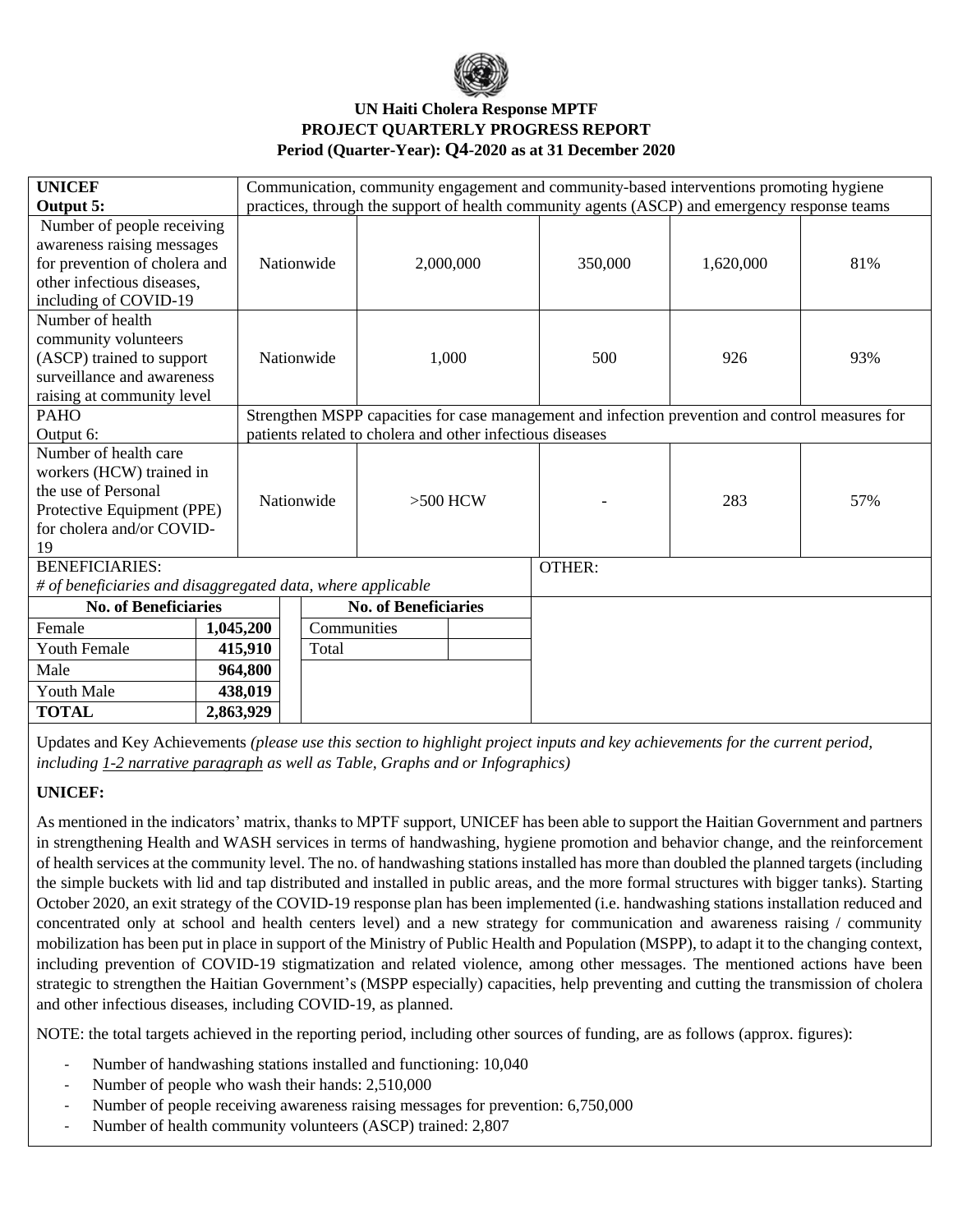

### **PAHO:**

Due to uncertain funding for 2021, all the activities planned by PAHO under the MPTF project were conducted using other available funds that had an earlier expiration date. These activities include the following:

- Ten epidemiologists integrated in the 10 departmental health directorates continued to support the coordination of alert and response activities, epidemiological investigations, and reporting of epidemic intelligence to health authorities at the central level.
- Support was provided for the set-up of a large-scale laboratory diagnostic confirmation system for the rapid identification of cholera and COVID-19 cases through joint missions conducted at different laboratories in Haiti by personnel of the MSPP and PAHO/WHO. Between October and December 2020, two regional laboratories were visited: 1. Hôpital Universitaire Justinien in Cap-Haitien, Nord department; 2. Hôpital Immaculée Conception in Les Cayes, Sud department. All visited laboratories were inspected to detect potential hazards. These laboratories received test kits, antibiotics, and laboratory reagents. Finally, recommendations were made for the improvement of quality assurance systems, data reporting, and management of biological waste.
- To support the scale up the capacities for laboratory testing, diagnostic products were purchased for distribution to the National Laboratory (LNSP) and the regional laboratories, as necessary. Despite a shortage of diagnostic products on the international market, PCR tests, rapid antigen tests, and laboratory reagents were purchased for the LNSP and the regional laboratories, as necessary. Most of the items were purchased through the PAHO/WHO Regional Revolving Fund for Strategic Public Health Supplies. This procurement will support surveillance efforts by allowing over 7,000 tests for COVID-19 to be performed.
- 160 health professionals from 40 health institutions from 8 departments were trained on the collection, management, and transport of specimens from acute watery diarrhea cases. Training in the Artibonite and Nord'Ouest departments will be conducted at the beginning of 2021.
- 18 nurses from the Labo-moto project ensured the timely collection and transport of 3,453 cholera and COVID-19 samples from treatment centers to laboratories on motorcycles. Furthermore, Labo-moto nurses ensured that health institutions had sufficient quantities of supplies to avoid disruptions in the sampling of suspected cases.
- To reduce the risk of transmission of cholera, COVID-19 and other infectious diseases, 336,661 priority PPE items (including 195,600 surgical masks, 48,950 examination gloves, and 74,200 N95 masks) were distributed to the MSPP, health care institutions, and the National Ambulance Center, among others.
- To support surveillance activities, supplies and equipment were procured and distributed to field teams in each of the 10 departments. Examples of these items include those used for data collection (e.g., tablets, notepads, pens,).

Delays or Deviations (*if any, briefly describe the delays or changes in focus, approach or targets, and provide a short justification for the change in 1-2 narrative paragraphs*).

### **PAHO:**

As mentioned in the previous progress report (Q3 of 2020), implementation of some of the planned activities was delayed by several factors. Paramount among these was the COVID-19 pandemic, which affected the procurement of laboratory materials and led to the temporary postponement of trainings for laboratory personnel. Despite all of these obstacles, activities for the expansion of the nationwide enhanced surveillance system for cholera and other infectious diseases continued to take place throughout Q4 of 2020. During this period, the MSPP's new strategy for the detection of cholera started to be implemented, with the first acute watery diarrhea stool specimens being collected, transported, and tested as part of this new strategy.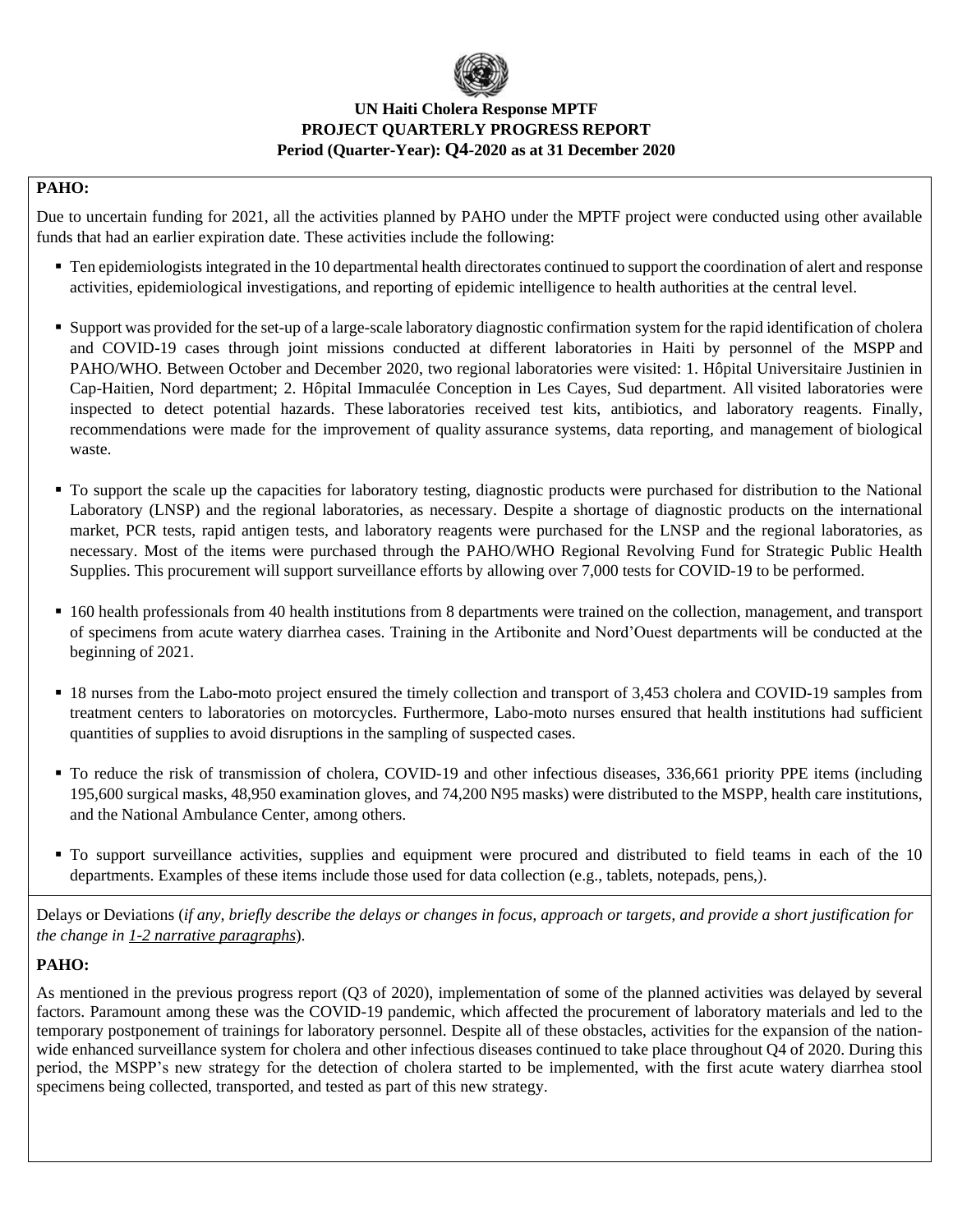

### **UNICEF:**

It is worth mentioning that, despite the overachievement of the no. of handwashing stations installed (241%), the achievement in the indicator of: ' *total number of people washing their hands in the handwashing stations installed* ', was lower compared to the other indicators (30% only) for several reasons: (i) the initial number of people calculated per handwashing station was slightly over-estimated; (ii) the cost of managing each handwashing station was higher than planned (one person full time taking care of the installation, ensuring presence of soap and water, etc.) (iii) the calculation was made on a conservative side, to avoid any double counting (i.e., one person washing his/her hand on a given day, should not be counted if the person comes back the following day); (iv) several handwashing stations were installed in schools and health centers to ensure their sustainability and usage in the future, beside the COVID-19 response.

Other challenges include uncertainty about the future of the MSPP Response teams. Currently, the response to COVID-19 cases is undertaken in some departments only by reduced number of UNICEF NGO partners. Furthermore, despite significant efforts with the communication and awareness raising campaign, part of the population is not respecting the basic COVID-19 prevention measures, with the belief that the disease has ended in Haiti. This weakening of prevention security measures in the community is concerning since the upcoming Holiday Season may result in increased population movement (including an increase of the number of Diaspora visiting the country), more people gatherings and consequent increase of COVID-19 cases.

Finally, UNICEF started a phaseout / exit strategy for the handwashing stations in coordination with DINEPA and all involved partners to ensure durability and/or discontinuity of hand washing stations installed; however, for other private or public partners that were not associated to the response coordination, this seemed to be more difficult.

Additional Information (*Optional – including stories from the communities, photos, links relevant to the project*

### **Communication material produced and disseminated, in the reporting period:**

### **UNICEF:**





**UNICEF Haiti @UNICEFHaiti - Dec 19, 2020** Quel bon lavage des mains de cet écolier lors d'une séance pratiq<br>Quel bon lavage des mains de cet écolier lors d'une séance pratiq s des Gona ves dans la lutte contr 9 dans le Haut Artibonite !



 $t\overline{u}$  s  $\infty$ 

[TWITTER: Spot de Jean Jean Roosevelt sur la recrudescence des cas COVID](https://twitter.com/UNICEFHaiti/status/1339632006146236420) [FACEBOOK: Spot Jean Jean Roosevelt sur la recrudescence des cas COVID](https://fb.watch/3g2QvBwBtq/) [TWITTER: Spot BIC sur la recrudescence des cas de COVID](https://twitter.com/UNICEFHaiti/status/1338113921891397632) [FACEBOOK: Spot BIC sur la recrudescence des cas COVID](https://fb.watch/3g2UNPCQm0/) [TWITTER: Corona Toujou la de Jean Jean Roosevelt](https://twitter.com/UNICEFHaiti/status/1325831377984638976?s=20)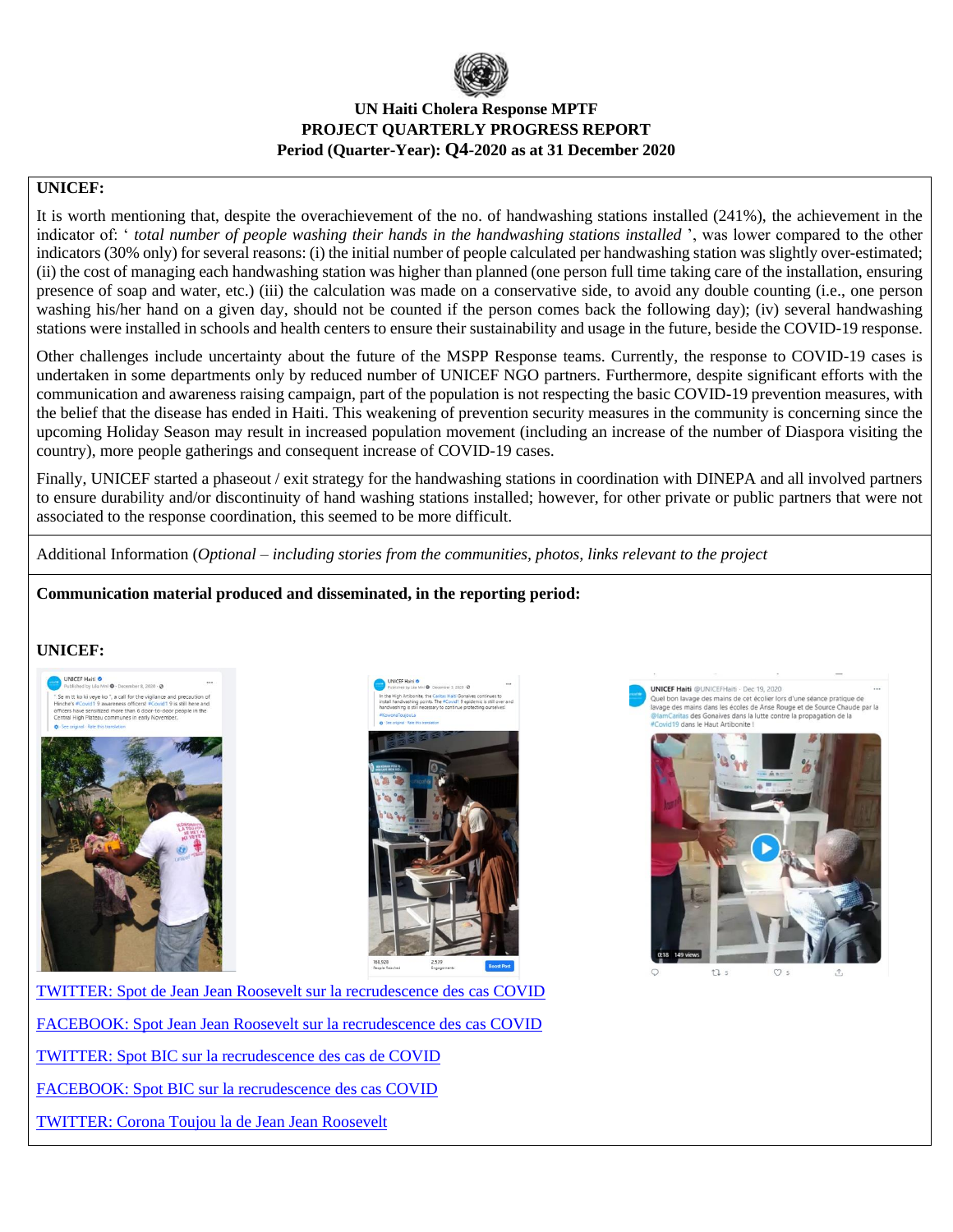

[FACEBOOK: Corono Toujou La de Jean Jean Roosevelt](https://fb.watch/1Y2LPHuglo/)

[TWITTER: Journée Mondiale de lavage des mains a Gonaïves](https://twitter.com/UNICEFHaiti/status/1318680919532863488?s=20)

[TWITTER: IDEJEN Youths make 5,000 masks against COVID-19](https://twitter.com/UNICEFHaiti/status/1313894306122530816?s=20)

[FACEBOOK: Les jeunes d'IDEJEN font 5000 masques contre la COVID-19](https://fb.watch/1Y34skzAVg/)

[TWITTER: Les jeunes d'IDEJEN font 5000 masques contre la COVID19](https://twitter.com/UNICEFHaiti/status/1313894167328808960?s=20)

[TWITTER: Le Représentant de l'UNICEF Haiti remercie les donateurs](https://twitter.com/UNICEFHaiti/status/1308416055350620163?s=20)

[TWITTER: COVID19 response in Haiti](https://twitter.com/BrunoMaesUnicef/status/1306917203422437378?s=20)

Twitter [: Artibonite sensibilisation](https://twitter.com/UNICEFHaiti/status/1347598887075389440)

TWITTER [: Enfant gagnant du concours sur la COVID-19](https://twitter.com/UNICEFHaiti/status/1341397694812708868)

TWITTER [: Lavage des mains pour combattre la COVID-19](https://twitter.com/UNICEFHaiti/status/1340286259470675970)

#### **Articles**

[UNICEF: Vers-le-renforcement-de-la-communication-dans-la-lutte-contre-la-covid-19](https://www.unicef.org/haiti/recits/vers-le-renforcement-de-la-communication-dans-la-lutte-contre-la-covid-19)

[Appel à compétition pour le financement d'une série de mini-enquêtes sur la Covid-19 en Haïti](https://www.unicef.org/haiti/appel-%C3%A0-comp%C3%A9tition-pour-le-financement-dune-s%C3%A9rie-de-mini-enqu%C3%AAtes-sur-la-covid-19-en-ha%C3%AFti)

[Screening for malnutrition at home during Covid-19](https://www.unicef.org/haiti/recits/screening-malnutrition-home-during-covid-19)

[Dépister la malnutrition à domicile en période de Covid-19](https://www.unicef.org/haiti/recits/d%C3%A9pister-la-malnutrition-%C3%A0-domicile-en-p%C3%A9riode-de-covid-19)

[Informing the Most Vulnerable Populations About COVID-19 on Horseback](https://www.unicef.org/haiti/recits/informing-most-vulnerable-populations-about-covid-19-horseback)

[Aller à cheval pour informer les populations les plus vulnérables à la COVID-19](https://www.unicef.org/haiti/recits/aller-%C3%A0-cheval-pour-informer-les-populations-les-plus-vuln%C3%A9rables-%C3%A0-la-covid-19)

[Coronavirus pandemic denies children access to their basic rights](https://www.unicef.org/haiti/recits/coronavirus-pandemic-denies-children-access-their-basic-rights)

- [Mother seeks to protect daughter from new coronavirus](https://www.unicef.org/haiti/recits/mother-seeks-protect-daughter-new-coronavirus)
- [Une mère cherche à protéger sa fille du nouveau coronavirus](https://www.unicef.org/haiti/recits/une-m%C3%A8re-cherche-%C3%A0-prot%C3%A9ger-sa-fille-du-nouveau-coronavirus)
- [L'oxygène est arrivé à point nommé pour sauver des vies](https://www.unicef.org/haiti/recits/loxyg%C3%A8ne-est-arriv%C3%A9-%C3%A0-point-nomm%C3%A9-pour-sauver-des-vies)
- [L'UNICEF et ses partenaires se mobilisent contre le COVID-19](https://www.unicef.org/haiti/recits/lunicef-et-ses-partenaires-se-mobilisent-contre-le-covid-19)
- [Les jeunes chanteurs haïtiens préconisent le lavage des mains pour combattre le COVID-19](https://www.unicef.org/haiti/recits/les-jeunes-chanteurs-ha%C3%AFtiens-pr%C3%A9conisent-le-lavage-des-mains-pour-combattre-le-covid-19)
- [Les jeunes chanteurs haïtiens préconisent le lavage des mains pour combattre le COVID-19](https://www.unicef.org/haiti/recits/les-jeunes-chanteurs-ha%C3%AFtiens-pr%C3%A9conisent-le-lavage-des-mains-pour-combattre-le-covid-19)

#### **Haitian press**

- [Haïti-Covid-19: respecter les gestes barrières dans les écoles, mission presqu'impossible](http://www.loophaiti.com/content/haiti-covid-19-respecter-les-gestes-barrieres-dans-les-ecoles-mission-presquimpossible)
- [Covid19 : les gens du troisième âge dans les ghettos à Port-au-Prince épargnés grâce à des recettes haïtiennes \(Enquête](http://www.hpnhaiti.com/nouvelles/index.php/covid19/8720-covid19-les-gens-du-troisieme-age-dans-les-ghettos-a-port-au-prince-epargnes-grace-a-des-recettes-haitiennes-enquete-exclusive)  [Exclusive\)](http://www.hpnhaiti.com/nouvelles/index.php/covid19/8720-covid19-les-gens-du-troisieme-age-dans-les-ghettos-a-port-au-prince-epargnes-grace-a-des-recettes-haitiennes-enquete-exclusive)
- [Des écoles publiques sans soutien de l'État face à la Covid-19](https://lenouvelliste.com/article/224679/des-ecoles-publiques-sans-soutien-de-letat-face-a-la-covid-19)
- Covid-19 [: Quand la médecine des feuilles a aidé à éviter le pire](https://www.enquetaction.com/articles/covid-19-quand-la-medecine-des-feuilles-a-aide-a-eviter-le-pire)
- [Haïti: le non respect des gestes barrières dans les stades, une bombe à retardement](https://www.loophaiti.com/content/haiti-le-non-respect-des-gestes-barrieres-dans-les-stades-une-bombe-retardement)